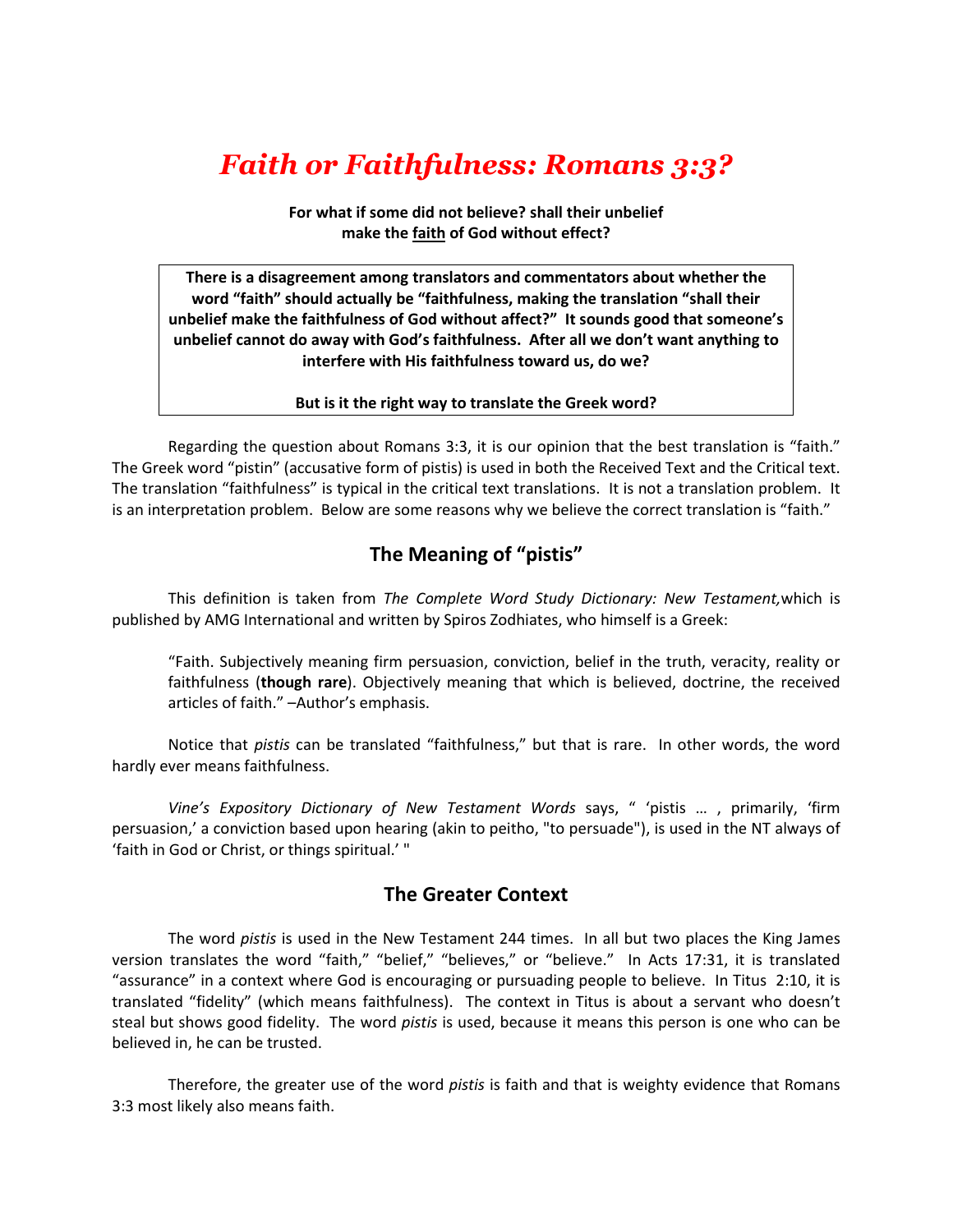# **There is a different word that means "faithful" - pistos (See Ephesians 1:1 for example)**

This word, *pistos,* is defined in the Word Study dictionary as, "True, sure, trustworthy, believable, worthy of credit … Faithful in duty to oneself and to others, of true fidelity." The word is used 66 times and is translated *faithful* or *faithfully* almost every time.

## **The NT Use of the Phrase "the faith"**

This phrase is always used in the NT to mean one of two things:

- 1) A belief that someone holds in their heart, or
- 2) Something someone believes in; the object of faith, usually the Gospel.

When the phrase is pointing to *something believed in*, it always points to God, Christ, or the Word of God, particularly the Gospel. Examples of this are: Acts 6:7; 13:8; 16:5 and many others. "The faith" also refers to *the faith in a person's heart*. "The faith of Abraham" means faith Abraham had in his heart in what God promised him (Rom. 4:16). In Acts 24:24, "the faith" is in Christ.

There is a use of this phrase that is almost exactly like Romans 3:3 in Galatians 2:16; "that we might be justified by the faith of Christ." The "faith of Christ" is not *faith that Christ has*. Nor is it the *faithfulness of Christ.* Rather, it involves the faith we have in Christ. We know this because it has to do with how we are justified. "Being justified freely by his grace through the redemption that is in Christ Jesus … Therefore we conclude that a man is **justified by faith** without the deeds of the law" (Romans 3:24, 28). Therefore, justification requires that a sinner have faith in the Gospel of Christ. So, the meaning of the phrase "the faith of Christ" is this (based on the usage of the phrase "the faith" in other verses):

1) "The faith" is the Gospel. So, "the faith" that belongs to Christ, that is, the Gospel, justifies us when we believe it (having faith in the gospel is the same as having faith in Christ). 2) We have faith in the gospel and this gives us justification.

Therefore, the phrase "the faith of Christ" means the *faith about Christ;* that is, the gospel. We are not justified by the works of the law, but by the gospel of Christ. In particular, when we have faith in the gospel of Christ, we are justified.

### **Romans 3:3 in Its Immediate Context**

### **Romans 2:28-3:4, is one connected train of thought.**

**Romans 2:28-29 –** The point of these verses is that a true Jew is not one who is Jew only physically. He must be a Jew inwardly by faith in Jesus Christ.

**Romans 3:1 –** So, the logical question is asked. What is the advantage of being a physical Jew? **Romans 3:2 –**Paul points out only one advantage. The oracles of God, the Scriptures, were given to and through them.

**Romans 3:3 –** Back to the key issue of chapter two, Paul points them to the issue of belief or unbelief. That is the difference between a merely physical Jew and a true Jew.